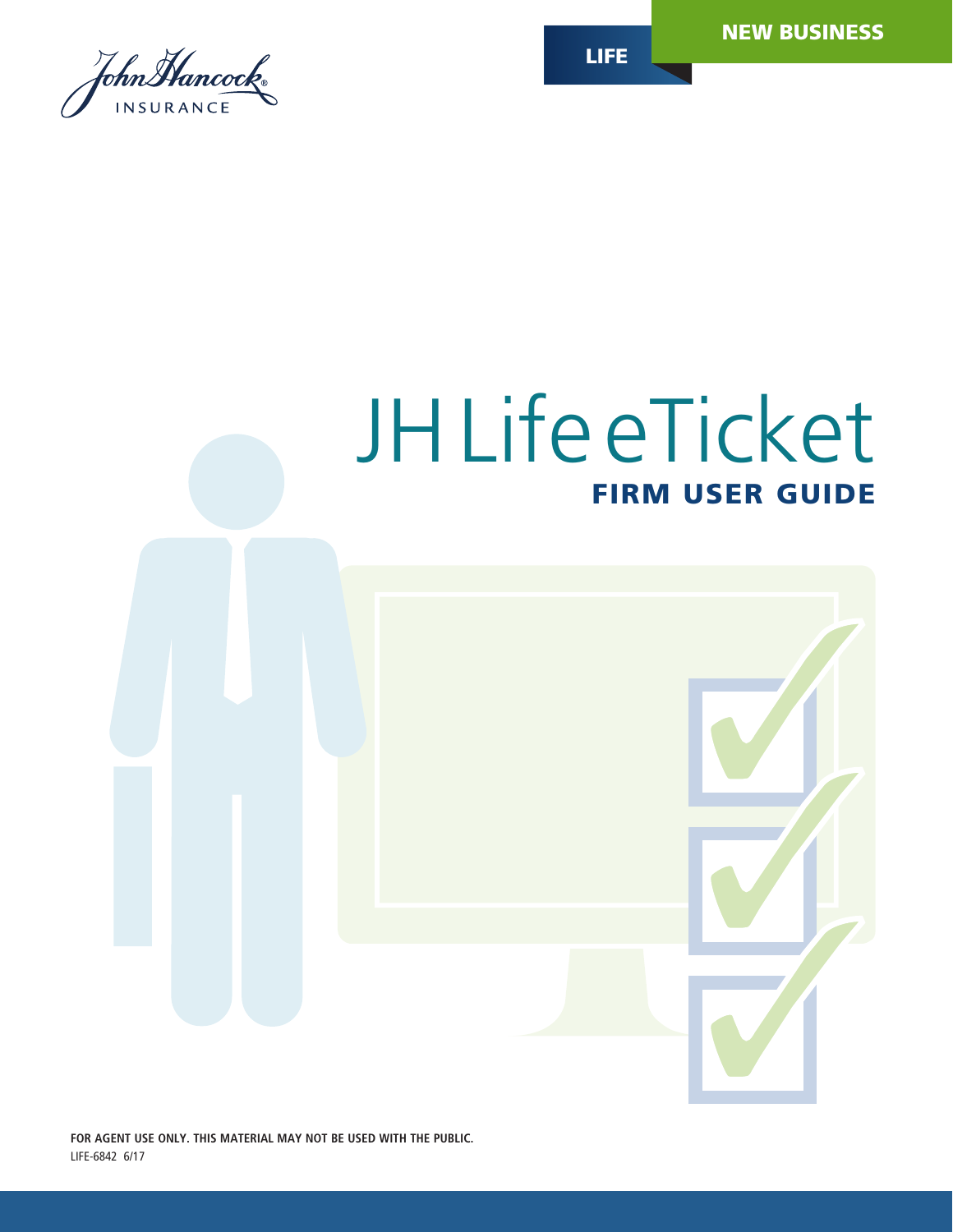JH Life eTicket allows you — and your producers — to quickly and easily initiate an application for John Hancock Term and John Hancock Term with Vitality. Please contact your John Hancock salesperson for information on adding JH Life eTicket custom link directly to your firm's website; the eTicket can also be accessed from John Hancock's producer website.

## General information

### Agency Details

Before submitting business via JH Life eTicket, confirm the information displayed on the "Agency Management" page. **IT IS IMPORTANT TO UPDATE YOUR "GENERAL AGENT NUMBER" TO MATCH YOUR JOHN HANCOCK APPOINTMENT NUMBER.** You will need this number to view your cases on APPSLive.com.

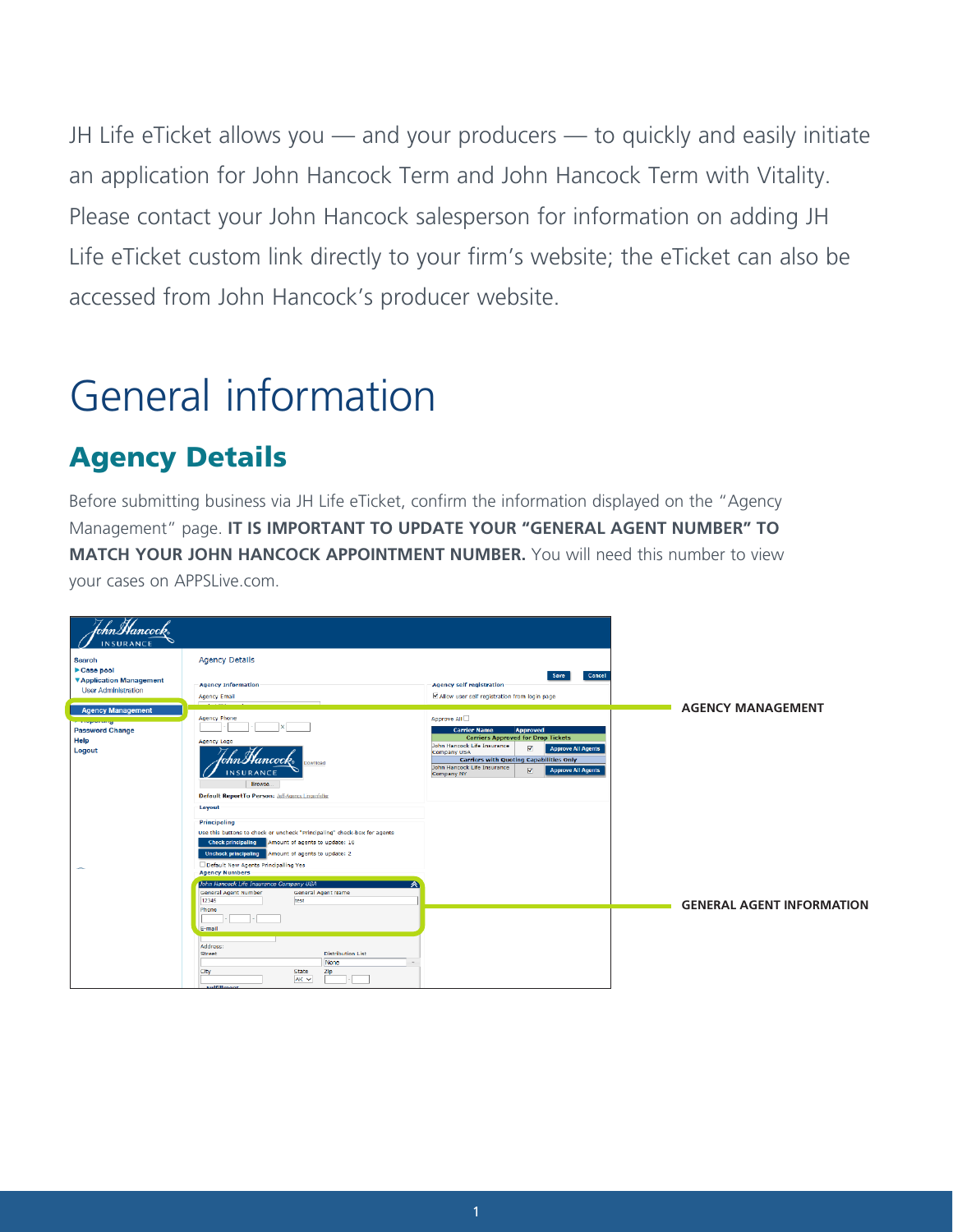### Principaling

You can also set up the "principaling" feature from the "Agency Management" page. Principaling allows you to review the Ticket before it is submitted to John Hancock. It is important to note that if this feature is selected, nothing will happen with the submission (i.e., telephone interview with the client, setting up the case in our New Business system, etc.) until you've reviewed each screen within the eTicket and hit "submit."

You can set up principaling for all of your agents, or on an individual basis.



### User Administration

Use this page to pre-register your agents, and/or add, delete, and modify other users. You can also reset a user's password from this page.

| lohnMancock.<br><b>INSURANCE</b>                                                     |                                                                                        |                  |                   |            |                                 |               |                   | Angela Calcagno         |               |
|--------------------------------------------------------------------------------------|----------------------------------------------------------------------------------------|------------------|-------------------|------------|---------------------------------|---------------|-------------------|-------------------------|---------------|
| <b>Search</b><br>Case pool<br>▼ Application Management<br><b>User Administration</b> | <b>User Administration</b><br>New user Import Users Export Users<br>Agency: TestAgency |                  |                   |            | Mew Agency Hierarchy<br>Search: |               | Status: All       | . .                     | Apply         |
|                                                                                      |                                                                                        |                  |                   |            |                                 |               |                   |                         |               |
| <b>Invitation Administration</b>                                                     | $\mathbf{D}$<br>Login                                                                  | <b>Last Name</b> | <b>First Name</b> | Phone      | E-mail                          | <b>Status</b> | Agency            | Role                    |               |
| <b>Agency Management</b>                                                             | 261 JHancock                                                                           | Hancock          | <b>John</b>       |            | hunteal@mfcod.com               | Active        | TestAgency        | Agent                   | Delete        |
| Reporting                                                                            | 269 amanda                                                                             | Murphy           | Amanda            |            | amurphy@ihancock.com            | Active        | <b>TestAgency</b> | Agent                   | <b>Delete</b> |
| <b>Password Change</b>                                                               | 287 samarat                                                                            | Tripp            | Samara            |            | samara tripp@ihancock.com       | Active        | <b>TestAgency</b> | Agent                   | <b>Delete</b> |
| Help                                                                                 | 290 ilingenfelter 16133 Lingenfelter                                                   |                  | Jeff-Agency       | 8885551212 | Iling.ne@gmail.com              | Active        | TestAgency        | Agency<br>Administrator | <b>Delete</b> |
| Logout                                                                               | 302 mickeymouse                                                                        | mouse            | mickey            |            | cmilesh@jhancock.com            | Active        | TestAgency        | Agent                   | <b>Delete</b> |
|                                                                                      | 311 ilinoenfelter1                                                                     | Agent            | Jeff              | 8885551212 | JL@Ihancock.com                 | Active        | TestAgency        | Agent                   | Delete        |
|                                                                                      | 314 cmilosh14                                                                          | agencyadmin      | cmilosh           |            | test@aol.com                    | Active        | <b>TestAgency</b> | Agency<br>Administrator | <b>Delete</b> |
|                                                                                      | 717 Itiernev                                                                           | Connelly         | <b>Jennifer</b>   | 6175728669 | itiamev@ihancock.com            | Active        | <b>TestAgency</b> | Agent                   | <b>Delete</b> |
|                                                                                      | 746 llevyne                                                                            | Levyne           | Linda             | 8157905134 | LLewno@ihancock.com             | Active        | TestAgency        | Agent                   | Delete        |
|                                                                                      | 748 mgibson                                                                            | Gibson           | Matt              |            | MGibson@jhancock.com            | Active        | TestAgency        | Agent                   | Delete        |
|                                                                                      | 749 cmoya                                                                              | Mova             | Celeste           |            | CMova@ihancock.com              | Active        | TestAgency        | Agent                   | Delete        |
|                                                                                      | 750 ejohnson                                                                           | Johnson          | Eleanor           | 2069729070 | Eleanor Johnson@ihancock.com    | Active        | TestAgency        | Agent                   | <b>Delete</b> |
|                                                                                      | 751 klipps                                                                             | Lipps            | Kimberly          |            | KLipps@jhancock.com             | Active        | TestAgency        | Agent                   | <b>Delete</b> |
|                                                                                      | 766 Calcagno-Agent                                                                     | Calcagno         | Angela            | 6175721815 | Angela Calcagno@lhancock.com    | Active        | TestAgency        | Agent                   | Delete        |
|                                                                                      | 767 Calcagno-Agency                                                                    | Calcagno         | Angela            |            | Calcagno.angela@gmail.com       | Active        | TestAgency        | Agency<br>Administrator | Delete        |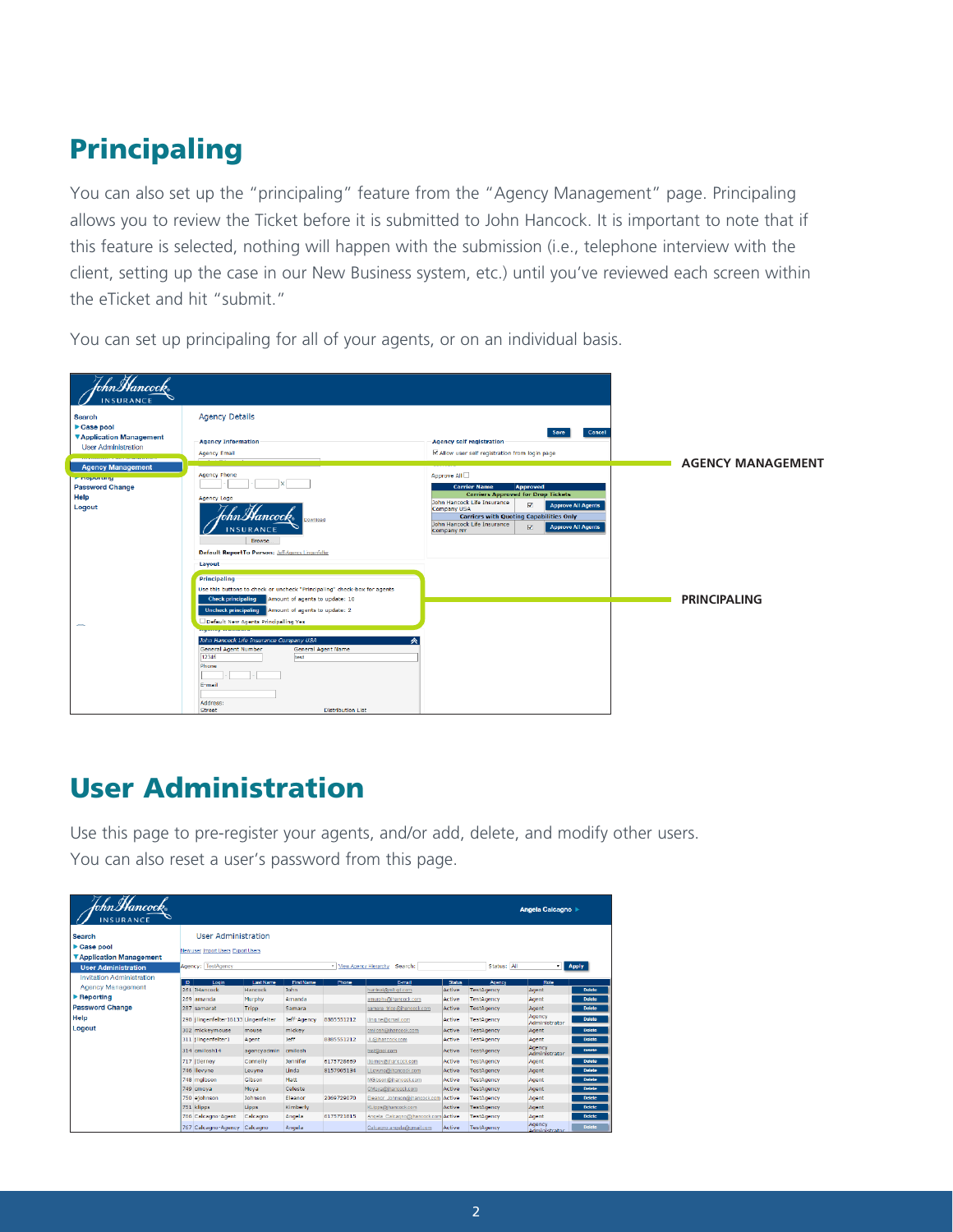## Submitting a ticket



#### Step 2: **Client** Information

**Enter the client's information.**

| STEP 1 > Insurad Information > Beneficiary Information<br>PLEASE COMPLETE THE HIGHLIGHTED INFORMATION AND SELECT SAVE AND CONTINUE TO MOVE TO THE NEXT SECTION. | <b>STEP 2 POLICY INFORMATION</b> | <b>STEP 3 AGENT INFORMATION</b>                                                                            |                 | STEP 4 SUBMIT                                                                        |
|-----------------------------------------------------------------------------------------------------------------------------------------------------------------|----------------------------------|------------------------------------------------------------------------------------------------------------|-----------------|--------------------------------------------------------------------------------------|
|                                                                                                                                                                 |                                  |                                                                                                            |                 |                                                                                      |
| <b>FACE AMOUNT</b>                                                                                                                                              | <b>BATE OLARS</b>                | ANNUAL PREMIUM                                                                                             | <b>FATING %</b> | <b>FLAT EXTRA</b>                                                                    |
| \$1,000,000                                                                                                                                                     | Super Preferred NonSmoker        | \$276.00                                                                                                   | $\sim$          | \$0/1000                                                                             |
|                                                                                                                                                                 |                                  |                                                                                                            |                 |                                                                                      |
|                                                                                                                                                                 |                                  |                                                                                                            |                 |                                                                                      |
| AM v Eastern Standard Time(UTC -5)<br>$\overline{\phantom{0}}$                                                                                                  |                                  |                                                                                                            |                 |                                                                                      |
| $\triangleright$ $\square$ p Codo                                                                                                                               |                                  |                                                                                                            |                 |                                                                                      |
|                                                                                                                                                                 |                                  |                                                                                                            |                 |                                                                                      |
|                                                                                                                                                                 | M<br>Brown                       | To ensure a positive customer experience. Advisors are asked to complete all of the fleids in this ticket. | <b>TIPS:</b>    | • Fields outlined in red are required.<br>• Fields can become required based on your |

- Fields can become required based on your be required once entered as the preferred phone selection.
- If you answer "No" to "Is insured also the Owner," an Owner screen will appear after you click "Save and Continue".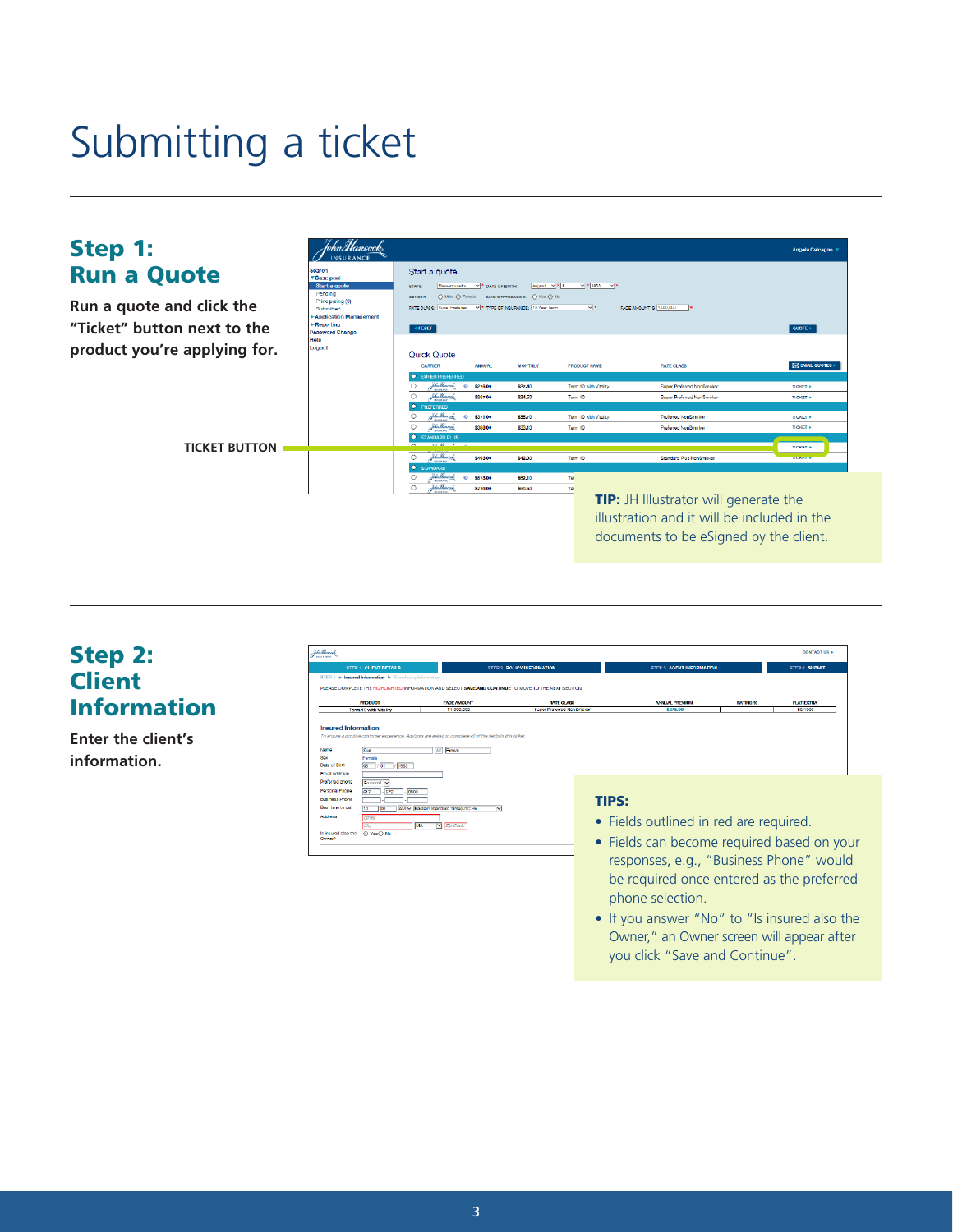#### Step 3: **Beneficiaries**

**Provide the beneficiary information. Only one primary beneficiary is needed to proceed and his/ her social security number is not required.**

| 24 March<br><b>INSERANCE</b>                                                                                          |                                   |                                                                                                                                         |                                     |                           | CONTACT US >                           |  |
|-----------------------------------------------------------------------------------------------------------------------|-----------------------------------|-----------------------------------------------------------------------------------------------------------------------------------------|-------------------------------------|---------------------------|----------------------------------------|--|
| <b>STEP 1 CLIENT DETAILS</b>                                                                                          |                                   | <b>STEP 2 POLICY INFORMATION</b>                                                                                                        | <b>STEP 3 AGENT INFORMATION</b>     |                           | STEP 4 SUBMIT                          |  |
| STEP 1 > Insured Information > Bonoficiary Information                                                                |                                   |                                                                                                                                         |                                     |                           |                                        |  |
| PLEASE COMPLETE THE HIGHLIGHTED INFORMATION AND SELECT SAVE AND CONTINUE TO MOVE TO THE NEXT SECTION.                 |                                   |                                                                                                                                         |                                     |                           |                                        |  |
|                                                                                                                       |                                   |                                                                                                                                         |                                     |                           |                                        |  |
| <b>PRODUCT</b>                                                                                                        | <b>FADE AMOUNT</b><br>\$1,000,000 | <b>BATE OLARS</b><br>Super Preferred NonSmoker                                                                                          | ANNUAL PER-MILIM<br>\$276.00        | <b>BATING %</b><br>$\sim$ | <b>FLAT EXTRA</b><br>\$0/1000          |  |
| Term 10 with Vitality                                                                                                 |                                   |                                                                                                                                         |                                     |                           |                                        |  |
| <b>Beneficiary Information</b>                                                                                        |                                   |                                                                                                                                         |                                     |                           |                                        |  |
| <b>Primary Bonoficiary</b>                                                                                            |                                   |                                                                                                                                         |                                     |                           |                                        |  |
|                                                                                                                       |                                   | Primary beneficiaries receive the proceeds of the policy in the event of the death of a PLEASE COMPLETE THE HIGHLIGHTED INFORMATION AND |                                     |                           |                                        |  |
| ADD PRIMARY BENEFROMRY >                                                                                              |                                   |                                                                                                                                         | <b>Add/Edit Primary Beneficiary</b> |                           |                                        |  |
| Additional information is required                                                                                    |                                   | <b>PRODUOT</b>                                                                                                                          |                                     |                           | Divide proceeds as equal portions.     |  |
|                                                                                                                       |                                   | Term 10 with Vitality                                                                                                                   | Beneficiary                         |                           |                                        |  |
| <b>Contingent Beneficiary</b>                                                                                         |                                   |                                                                                                                                         | ⊙ Individual O Business/Trust       |                           |                                        |  |
| Contingent beneficieries regains the proceeds of the policy should the death of the p<br>ADD CONTINGENT BENEFICIARY > |                                   | <b>Beneficiary Information</b>                                                                                                          | Beneficiary Name                    |                           |                                        |  |
| No contingent beneficiary                                                                                             |                                   |                                                                                                                                         | M/ Brown<br>John                    |                           |                                        |  |
|                                                                                                                       |                                   | <b>Primary Beneficiary</b><br>Primary beneficiaries receive the proceeds of the policy in the                                           | <b>Relationship</b>                 |                           |                                        |  |
|                                                                                                                       |                                   | ADD PRIMARY BENEFICIARY I                                                                                                               | M                                   |                           |                                        |  |
| <b>PREVIOUR</b>                                                                                                       |                                   | Additional information is required.                                                                                                     | 800use                              |                           |                                        |  |
|                                                                                                                       |                                   |                                                                                                                                         | Percentage (%)                      |                           |                                        |  |
|                                                                                                                       |                                   | <b>Contingent Beneficiary</b>                                                                                                           | 100<br>7%                           |                           |                                        |  |
|                                                                                                                       |                                   | Contingent beneficiaries receive the proceeds of the policy sh                                                                          | <b>Birth Date</b>                   |                           |                                        |  |
|                                                                                                                       |                                   | ADD CONTINGENT BENEFICIARY                                                                                                              | $mm$ / $dd$ / $v$ yyy               |                           |                                        |  |
|                                                                                                                       |                                   | No contingent beneficiary                                                                                                               | Social Security Number              |                           |                                        |  |
|                                                                                                                       |                                   |                                                                                                                                         |                                     |                           |                                        |  |
|                                                                                                                       |                                   | <b>PREVIOUS</b>                                                                                                                         | <b>Email Address</b>                |                           |                                        |  |
|                                                                                                                       |                                   |                                                                                                                                         |                                     |                           |                                        |  |
|                                                                                                                       |                                   |                                                                                                                                         | Address is the same as the Insured  |                           |                                        |  |
|                                                                                                                       |                                   |                                                                                                                                         | п                                   |                           |                                        |  |
|                                                                                                                       |                                   |                                                                                                                                         | Address                             | <b>Dhono</b>              |                                        |  |
|                                                                                                                       |                                   |                                                                                                                                         |                                     |                           | <b>4 CANCEL SAVE &amp; CONTINUE 1-</b> |  |

#### Step 4: Adding a Rider

**If adding a Rider, choose from the options provided, then select payment method, purpose of insurance, and premium payment source.**

| Tohn Hancock<br>NSURANCE                   |                                                                  |                                                                                                       |                                 |                      | <b>CONTACT US &gt;</b> |
|--------------------------------------------|------------------------------------------------------------------|-------------------------------------------------------------------------------------------------------|---------------------------------|----------------------|------------------------|
|                                            | <b>STEP 1 CLIENT DETAILS</b><br><b>STEP 2 POLICY INFORMATION</b> |                                                                                                       | <b>STEP 3 AGENT INFORMATION</b> | <b>STEP 4 SUBMIT</b> |                        |
|                                            | STEP 2 ▶ Coverage Details ▶ Existing Coverage                    | PLEASE COMPLETE THE HIGHLIGHTED INFORMATION AND SELECT SAVE AND CONTINUE TO MOVE TO THE NEXT SECTION. |                                 |                      |                        |
| PRODUCT                                    | <b>FACE AMOUNT</b>                                               | RATE CLASS                                                                                            | ANNUAL PREMIUM                  | <b>RATING %</b>      | <b>FLAT EXTRA</b>      |
| Term 15                                    | \$1,000,000                                                      | <b>Super Preferred NonSmoker</b>                                                                      | \$463,00                        | $\sim$               | \$0/1000               |
| <b>Face Amount</b>                         | 15 years<br>\$1,000,000                                          |                                                                                                       |                                 |                      |                        |
| Product                                    | Term 15                                                          |                                                                                                       |                                 |                      |                        |
|                                            |                                                                  |                                                                                                       |                                 |                      |                        |
| Riders and benefits                        |                                                                  |                                                                                                       |                                 |                      |                        |
| <b>Total Disability Waiver</b>             | $\Box$                                                           | <b>TIPS:</b>                                                                                          |                                 |                      |                        |
|                                            |                                                                  |                                                                                                       |                                 |                      |                        |
| Payment information<br>Payment Type:       | -Select--                                                        | • Adding the Total Disability Waiver will increase the premium                                        |                                 |                      |                        |
| Purpose of Insurance<br>Income replacement | $\Box$                                                           | (note that that the "Annual Premium" shown on the top of                                              |                                 |                      |                        |
| Other                                      | ō                                                                | the screen will not update to reflect the new amount).                                                |                                 |                      |                        |
| $\overline{a}$                             |                                                                  | • "Payment Type" is required — you can choose to complete                                             |                                 |                      |                        |
|                                            |                                                                  | the Pre-Authorized Checking section now, or the Insured can                                           |                                 |                      |                        |

complete it during the telephone interview.

#### Step 5: Existing Coverage

**Provide details about any existing coverage.**

| John Hancock<br><b>INSURANCE</b>                                                                              |                    |                                  |                             |                                 |                 | CONTACT US I-        |
|---------------------------------------------------------------------------------------------------------------|--------------------|----------------------------------|-----------------------------|---------------------------------|-----------------|----------------------|
| <b>STEP 1 CLIENT DETAILS</b>                                                                                  |                    | <b>STEP 2 POLICY INFORMATION</b> |                             | <b>STEP 3 AGENT INFORMATION</b> |                 | <b>STEP 4 SUBMIT</b> |
| STEP 2 ▶ Coverage Details ▶ Existing Coverage                                                                 |                    |                                  |                             |                                 |                 |                      |
| PLEASE COMPLETE THE HIGHLIGHTED INFORMATION AND SELECT SAVE AND CONTINUE TO MOVE TO THE NEXT SECTION.         |                    |                                  |                             |                                 |                 |                      |
| <b>PRODUCT</b>                                                                                                | <b>FACE AMOUNT</b> | <b>RATE CLASS</b>                |                             | <b>ANNUAL PREMIUM</b>           | <b>RATING %</b> | <b>FLAT EXTRA</b>    |
| <b>Term 10 with Vitality</b>                                                                                  | \$1,000,000        | Super Preferred NonSmoker        |                             | \$276.00                        | <b>STATE</b>    | \$0/1000             |
| . Please give complete details for the required information.<br><b>Existing Coverage</b>                      |                    |                                  |                             |                                 |                 |                      |
| a. Does the Policy Owner have any existing life insurance and/or annuities with this or any other<br>company? |                    |                                  | ○ Yes ⓒ No                  |                                 |                 |                      |
| a. Is the Proposed Insured under this application also an insured on any other existing life insurance        |                    |                                  | $\bigcap$ Yes $\bigcirc$ No |                                 |                 |                      |
| policy, including any policy that has been sold, assigned, transferred or settled"                            |                    |                                  |                             |                                 |                 |                      |
| <b>PREVIOUS</b>                                                                                               |                    |                                  |                             |                                 |                 |                      |
|                                                                                                               |                    | TIDC.                            |                             |                                 |                 |                      |

#### TIPS:

Replacement questions are reflexive according to:

- NAIC vs. non-NAIC state
- Owner or proposed insured with existing insurance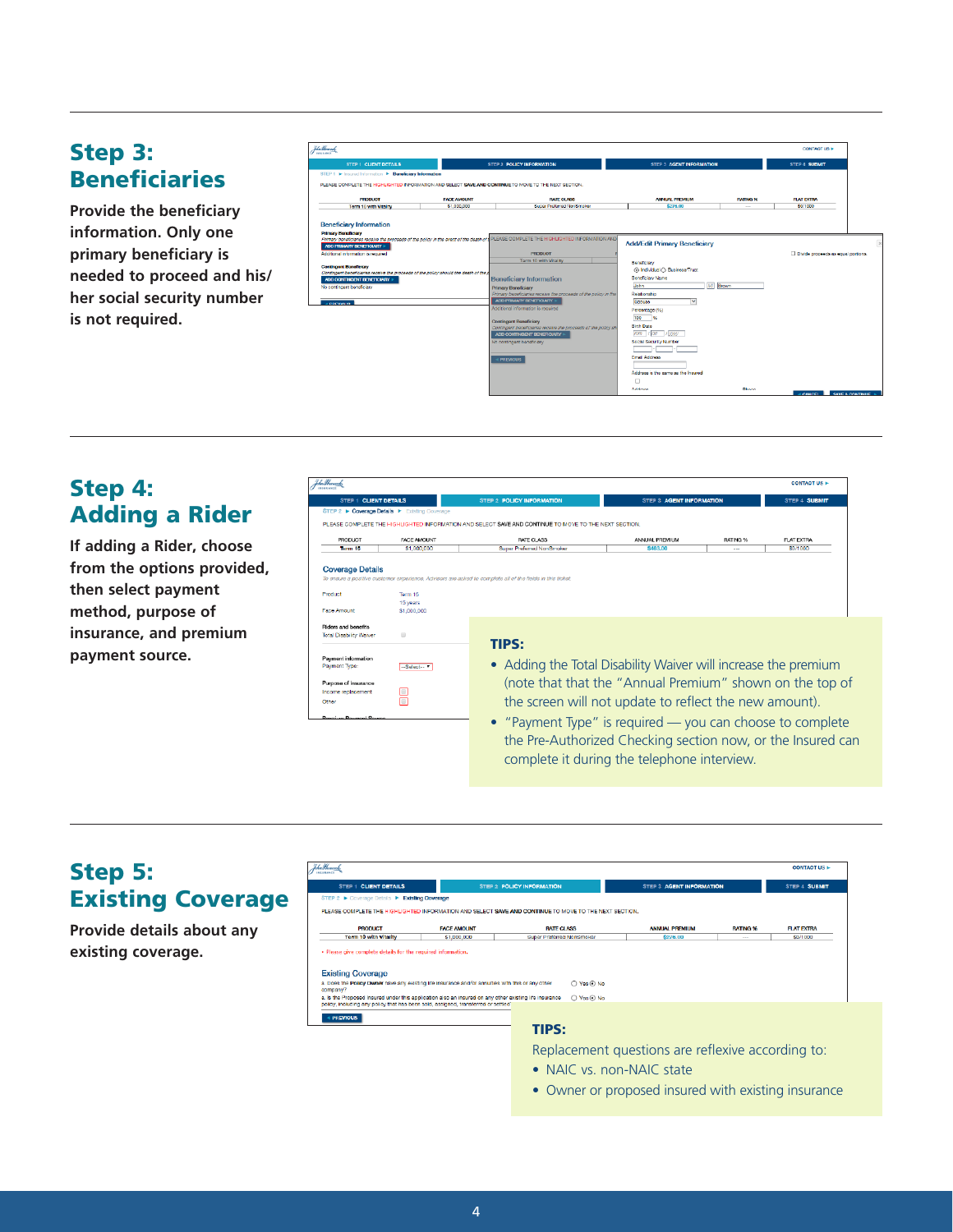| John Manach                                                                                                                                                     |         |                                                                                                                                                                                                                                                                                         |
|-----------------------------------------------------------------------------------------------------------------------------------------------------------------|---------|-----------------------------------------------------------------------------------------------------------------------------------------------------------------------------------------------------------------------------------------------------------------------------------------|
|                                                                                                                                                                 |         | <b>FACE AMOUNT</b><br>\$1,000,000                                                                                                                                                                                                                                                       |
| <b>Have you</b><br>personally met the<br><b>Proposed Insured</b><br>0.77<br><b>Arant Name</b><br><b>Ricker BealerRGA</b><br>Firm<br>Agent Code<br>Acent License |         | Mil Agent                                                                                                                                                                                                                                                                               |
|                                                                                                                                                                 | Magdhar | <b>STEP 1 CLIENT DETAILS</b><br>STEP 3 > Agent Information > New Business Transmittal > Goedial Requests<br>PLEASE COMPLETE THE HIGHLIGHTED INFORMATION AND SELECT SAME AND<br><b>PRODUCT</b><br>Term 10 with Vitality<br><b>Agent Information</b><br>○ Yes○ No<br>Bample<br>TestApency |

| <b>STEP 1 CLIENT DETAILS</b>                                                                          |                    | <b>STEP 2 POLICY INFORMATION</b>                               | STEP 3 AGENT INFORMATION |                 | STEP 4 SUBMIT     |
|-------------------------------------------------------------------------------------------------------|--------------------|----------------------------------------------------------------|--------------------------|-----------------|-------------------|
|                                                                                                       |                    |                                                                |                          |                 |                   |
| STEP 3 > Agent Information > New Business Transmittal > Special Requests                              |                    |                                                                |                          |                 |                   |
| PLEASE COMPLETE THE HIGHLIGHTED INFORMATION AND SELECT SAVE AND CONTINUE TO MOVE TO THE NEXT SECTION. |                    |                                                                |                          |                 |                   |
| <b>PRODUCT</b>                                                                                        | <b>FACE AMOUNT</b> | <b>BATE OLARS</b>                                              | ANNUAL PREMIUM           | <b>RATING M</b> | <b>FLAT EXTRA</b> |
| Term 10 with Vitality                                                                                 | \$1,000,000        | <b>Guner Preferred NonGrovinni</b>                             | \$276.00                 | $\sim$          | 60/1000           |
| <b>Agent Information</b><br>○ Yes○ No<br>Heye you<br>personally met the<br>Proposed Insured<br>0.77   |                    |                                                                |                          |                 |                   |
| <b>Agent Name</b><br>Gample                                                                           | Mil Agent          |                                                                |                          |                 |                   |
| Broker Dealer/BGA<br>TestApency<br>Firm                                                               |                    |                                                                |                          |                 |                   |
| Agent Code                                                                                            |                    |                                                                |                          |                 |                   |
| Acent License<br>Number                                                                               |                    |                                                                |                          |                 |                   |
| ⊙ Yes O No<br><b>Genricing Agent</b>                                                                  |                    |                                                                |                          |                 |                   |
| <b>Social Security</b><br>Number                                                                      |                    |                                                                |                          |                 |                   |
| <b>Phone Number</b><br>123<br>456<br>7890                                                             |                    |                                                                |                          |                 |                   |
| E-mail Address<br>samplesgent@erzagenov.com                                                           |                    |                                                                |                          |                 |                   |
| Agent Address<br>123 Main St<br>MA<br>Annuhere                                                        | $V = 01294$        |                                                                |                          |                 |                   |
| 6plit with additional ( ) Yes ( ) No<br>epont?                                                        |                    |                                                                |                          |                 |                   |
|                                                                                                       |                    | TIP: Agent information pre-fills based on profile information. |                          |                 |                   |

#### Step 7: Additional Info

**Use the "New Business Transmittal" and "Special Requests" screens to enter any additional information about your submission (these screens do not have any required fields).** 

| <b>STEP 1 CLIENT DETAILS</b>                                                                                                                                               |                                                                                                               | STEP 2 POLICY INFORMATION                                                                                                                                               | <b>STEP 3 AGENT INFORMA</b> |                             |
|----------------------------------------------------------------------------------------------------------------------------------------------------------------------------|---------------------------------------------------------------------------------------------------------------|-------------------------------------------------------------------------------------------------------------------------------------------------------------------------|-----------------------------|-----------------------------|
| STEP 3 P. Agent information P. Now Business Transmittal P. Special Requests<br>FLEASE MAKE ANY NECESSARY CHANGES AND SELECT GAVE AND CONTINUE TO MOVE TO THE NEXT SECTION. |                                                                                                               |                                                                                                                                                                         |                             |                             |
| <b>DRODUCT</b>                                                                                                                                                             | <b>FACE AMOUNT</b>                                                                                            | <b>RATE CLASS</b>                                                                                                                                                       | ANNUAL DREMIUM              |                             |
| <b>Term 10 with Vitality</b>                                                                                                                                               | 81,000,000                                                                                                    | <b>Burser Preferred NonBmoker</b>                                                                                                                                       | 8278.00                     |                             |
| Cortact<br>Phone Number<br>E-mail Address<br>Street Address<br>Street<br>--Belect--<br><b>City</b><br><b>RUONERS</b>                                                       | feladkaanki<br>STEP 1 GLIENT DETAILS.                                                                         | STEP 3 & Agent Information & New Business Transmittel & Gpecial Requests<br>PLEASE MAKE ANY NEDESSARY CHANGES AND SELECT SAVE AND CONTINUE TO MOVE TO THE NEXT SECTION. | STEP 2 POLICY INFORMATION   | <b>STEP 3 AGENT INFORMA</b> |
|                                                                                                                                                                            | <b>PRODUCT</b>                                                                                                | <b>FADE AMOUNT</b>                                                                                                                                                      | <b>BATE CLARK</b>           | <b>WARLINE PREMIUM</b>      |
|                                                                                                                                                                            | Term 10 with Vitality                                                                                         | \$1,000,000                                                                                                                                                             | Guger Preferred NonGricker  | \$270.00                    |
|                                                                                                                                                                            | Special Requests V<br>Please enter any information specific to the underwriting or<br>issuance of the policy: | To ansure a positive conforme experience. Achivors are asked to complete at of the fields in this ticket.                                                               |                             |                             |
|                                                                                                                                                                            | « PREVIOUS                                                                                                    |                                                                                                                                                                         |                             | <b>SAVE &amp; CONTINUE</b>  |

#### Step 8: The Ticket

**Submit ticket. You must review and accept the illustration before you can submit your case.**

| <b>STEP 1 CLIENT DETAILS</b>                                                                   |                    | <b>STEP 2 POLICY INFORMATION</b>                                                                                                                                                                                                                                                                                                                                                                                                                                                                                                                                                                                                                                                                                                                                        | <b>STEP 3 AGENT INFORMATION</b> |                 | <b>STEP 4 SURMIT</b> |
|------------------------------------------------------------------------------------------------|--------------------|-------------------------------------------------------------------------------------------------------------------------------------------------------------------------------------------------------------------------------------------------------------------------------------------------------------------------------------------------------------------------------------------------------------------------------------------------------------------------------------------------------------------------------------------------------------------------------------------------------------------------------------------------------------------------------------------------------------------------------------------------------------------------|---------------------------------|-----------------|----------------------|
| <b>PRODUCT</b>                                                                                 | <b>FACE AMOUNT</b> | <b>RATE CLASS</b>                                                                                                                                                                                                                                                                                                                                                                                                                                                                                                                                                                                                                                                                                                                                                       | ANNUAL PREMIUM                  | <b>BATING %</b> | <b>FLAT EXTRA</b>    |
| <b>Term 10 with Vitality</b>                                                                   | \$1,000,000        | Super Preferred NonSmoker                                                                                                                                                                                                                                                                                                                                                                                                                                                                                                                                                                                                                                                                                                                                               | \$276.00                        | ---             | \$0/1000             |
| contract in any company:                                                                       |                    | (1) I am a duly licensed and appointed (if appointment is required) life insurance agent in the state in which the Owner was solicited and (if required) in the Owner s state of residence, if different;<br>(2) The plan and amount of insurance identified in this submission is suitable in view of the Owner's insurance needs and financial objectives:<br>(3) If this is a replacement: I have discussed the advantages and disadvantages of the replacement with the Owner and determined that the transaction is appropriate:<br>(4) Other than as reported in this submission, I have no information that the Owner has existing life insurance or annuities or that indicates that this coverage may replace or change any current insurance policy or annuit |                                 |                 |                      |
| (5) The information provided in this submission is complete, accurate, and correctly recorded: |                    | (6) The state approved Buyer's Guide, Notice of Disclosure of Information and any other disclosure notice, statement or information required by state or federal law have been given to the Owner or will be given to the<br>Owner prior to signing the application that will be completed as a result of this submission and no seles materials other than that approved by John Hancock has been used: and                                                                                                                                                                                                                                                                                                                                                            |                                 |                 |                      |
| supplemental form(s) resulting from this submission.                                           |                    | (7) A John Hancock fulfillment center representative, or a representative from a third-party, is authorized to obtain such administrative information as may be necessary to complete a life insurance application and any                                                                                                                                                                                                                                                                                                                                                                                                                                                                                                                                              |                                 |                 |                      |
|                                                                                                |                    | I acknowledge that clicking the Submit button below constitutes my electronic signature on this submission and has the same effect as if I personally signed the submission.                                                                                                                                                                                                                                                                                                                                                                                                                                                                                                                                                                                            |                                 |                 |                      |

#### TIPS:

- This is the final screen prior to submission.
- Once submitted, the agent will receive an email confirmation, as will the firm contact listed in the firm profile.
- A notice will also go to the John Hancock representative to start the interview process and John Hancock will receive a copy of the ticket to set up on our New Business platform.
- Provide the client with our *Preparing For Your Telephone Interview* flyer.
- Upon receipt of the ticket, John Hancock will set up the submission in our New Business system so progress can be tracked via your usual case status tools.